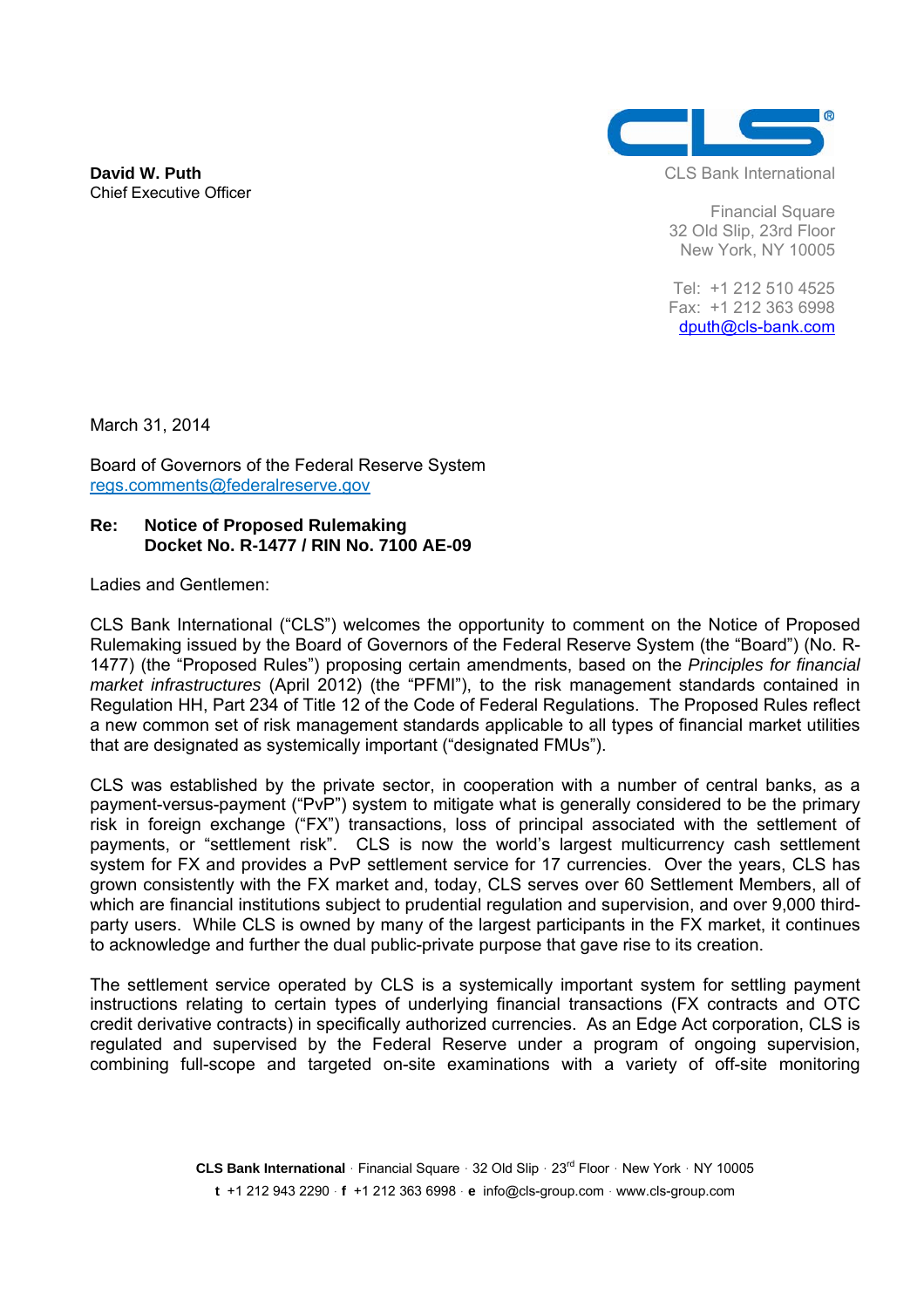

activities.<sup>1</sup> Additionally, the 17 central banks whose currencies are settled in CLS have established the *CLS* Oversight Committee, <sup>2</sup> organized and administered by the Federal Reserve, as a mechanism to carry out the central banks' individual responsibilities for promoting the safety and efficiency of payment and settlement systems, and the stability of the financial system.

#### I. General Comments on the Proposed Rules

CLS would like to express its broad, general support for the Proposed Rules and recognize the significant efforts of the Board on their promulgation. CLS's comments below are directed to those matters where CLS believes it can provide helpful input, or where CLS believes a Proposed Rule is unclear, overbroad or would impose costs on designated FMUs, or their users, that are disproportionate with the benefits sought to be obtained by the Proposed Rule itself. As a payment system, CLS has focused its comments on the application of the Proposed Rules to payment systems.

In the commentary to the Proposed Rules, the Board indicates it is considering different compliance dates, to provide sufficient lead time for certain new or heightened requirements. CLS supports this approach, in particular the proposed six-month compliance period for the revisions which establish a standard or parts thereof that are new or heightened requirements to both Regulation HH and the current supervisory process.

As a general matter, CLS emphasizes the need for consistency and coordination among the various regulators who will implement and enforce compliance with the PFMI. CLS agrees it is important that the relevant supervisors give careful consideration to how they will implement the PFMI across all jurisdictions and how they will monitor and ensure consistent application of the relevant rules.

# II. Specific Comments on the Proposed Rules

#### **Proposed §234.2 (Definitions)**

**The Board specifically requests comment on whether the proposed definitions are clear and sufficiently detailed and whether additional definitions are needed to implement the Proposed Rules.** 

As to the proposed definitions, CLS comments as follows:

 1 CLS operates pursuant to a charter that was issued by the Federal Reserve in accordance with Section 25A of the Federal Reserve Act in November 1999.

<sup>&</sup>lt;sup>2</sup> In addition to the European Central Bank, the CLS Oversight Committee also includes five other Eurosystem central banks, bringing the total to 22 central bank members of the CLS Oversight Committee.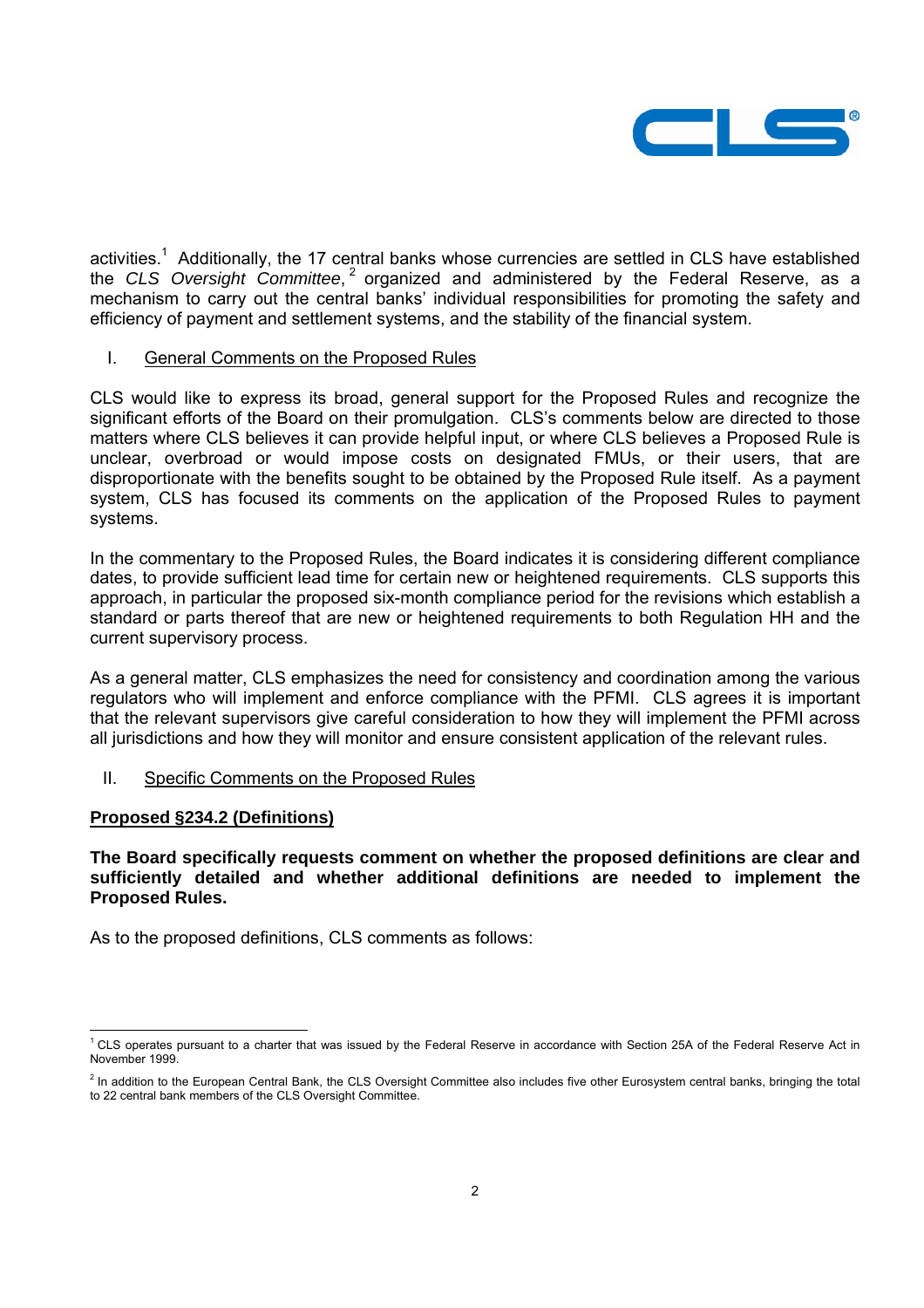

### *Definition of "recovery"*

CLS agrees with the distinction the Board draws with respect to the proposed definition of "recovery" applying to §234.3(a)(3) (Framework for the comprehensive management or risks) and §234.3(a)(15) (General business risk), but not in the context of business continuity management under §234.3(a)(17) (Operational risk). It is important to draw a clear and appropriate distinction between recovery and business continuity management, and the tools associated with each discipline, even though in some cases risk management procedures and recovery tools are part of a continuum. In CLS's view, recovery tools are used once its own balance sheet and financial soundness are at risk, whereas tools that prevent or mitigate risk to CLS Members are risk management tools.

CLS also believes that the Board should clarify that the concept of "recovery" is financial in nature, and that the reference to "operational" in the definition is a reference only in terms of the financial impact of an operational issue or occurrence.

Finally, in order to maintain clear boundaries between "recovery" and "resolution", authorities across jurisdictions should coordinate triggers for resolution such that the triggers are consistent and the designated FMU can deploy its various recovery tools without triggering resolution proceedings in some jurisdictions and not others. In order to ensure that a designated FMU can implement its recovery tools as necessary, without inconsistent direction, authorities should facilitate coordination amongst relevant supervisors and regulators, including resolution authorities.

#### *Definition of "wind-down"*

In CLS's view, winding down a designated FMU and discontinuing its critical service(s) will almost certainly be inconsistent with its objectives. In the event that a designated FMU becomes financially unsustainable while still being systemically important, and if financial recovery is not possible, the only appropriate way to manage the designated FMU must be to use procedures and tools that allow for the continuation of its critical service(s). This may involve a form of bankruptcy stay or the use of resolution tools. If the intention is to transfer the critical service(s) out of a designated FMU in financial distress as part of its "termination", unless this is done through the use of resolution powers which envisage this, it is difficult to see how this can be accomplished. Outside of a resolution, it is likely that an attempt to transfer the critical service(s) (and related assets) other than for full value would be vulnerable to challenge. Accordingly, one is driven to the assumption that a wind-down by the designated FMU itself will entail the cessation of the critical service(s).

In the case of CLS, if CLS's critical service were to stop on a given day, the primary issue would be the amount of notice to be given to its Members (and the market they represent). The issue for CLS would not be the length of time it would take to wind down its critical service, but rather how much notice it would be expected to give its Members in this regard, and how it would retain the financial capability to offer its critical service during that period. The two considerations are related: on the assumption that revenues at that point are not covering the costs of operating the critical service and that the system is being sustained by using the wind-down capital contemplated in PFMI 15, the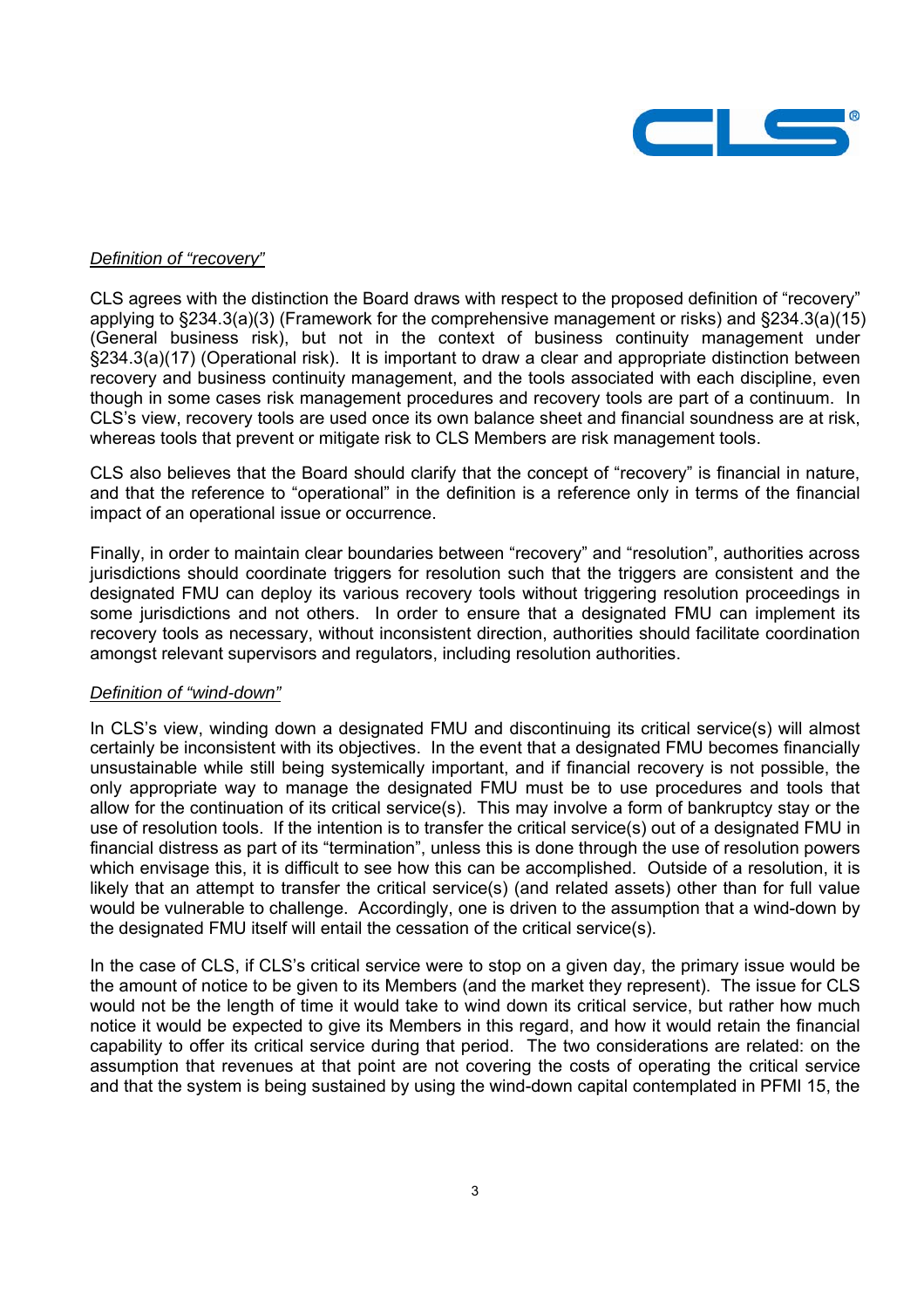

longer the notice period, the more capital is required. It is difficult, and maybe impossible, for CLS to include in its recovery and wind-down plan meaningful assumptions about how the market is going to solve for CLS's absence or how long such a solution will take to implement, so the winddown plan can only meaningfully address the wind-down of the relevant corporate entities and issues relating to their financial obligations in this period. A wind-down plan that focuses on a limited amount of cost savings and the termination of employees, and lease, services and similar contracts, is probably of limited use in the context of the objectives of the relevant regulations and, in any event, will largely be governed by general corporate and insolvency laws. CLS therefore considers guidance is necessary to clarify:

- 1. Whether the intention is for the designated FMU to plan for a wind-down involving a cessation of the critical service(s); and
	- a. If not, what assumptions should be made about how the critical service(s) are sustained?
	- b. If so, should the plan simply be based on the time required to wind down the corporate entities in an orderly way, or on other considerations, such as notice to the market? If the latter, what considerations should be taken into account and what assumptions can be made?
- 2. Other than dealing with employees, and lease, services and similar contracts, what assumptions should a designated FMU make about its orderly wind-down?

#### *Removal of the definition of "payment system"*

CLS would like to point out that, in respect of the Board's decision to remove the definition of "payment system" from Regulation HH, this would leave less flexibility if in the future it is decided to separate out the risk management standards applicable to payment systems.

#### *Addition of "backtest" definition*

The Board's proposed definition for "backtest", as used in §234.3(a)(6) (Margin), may be overly restrictive, as the term and associated requirements are only applicable to the subset of designated FMUs subject to §234.3(a)(6). The Board should consider expanding the definition beyond the narrow context of margin, as all types of designated FMUs backtest calculated parameters to validate coverage adequacy against historical data, including the haircut percentages as used in §234.3(a)(5) (Collateral).

# **Q.0.1. Are the proposed standards reasonable risk-mitigation tools?**

Yes, CLS generally believes that the proposed standards are reasonable risk mitigation tools.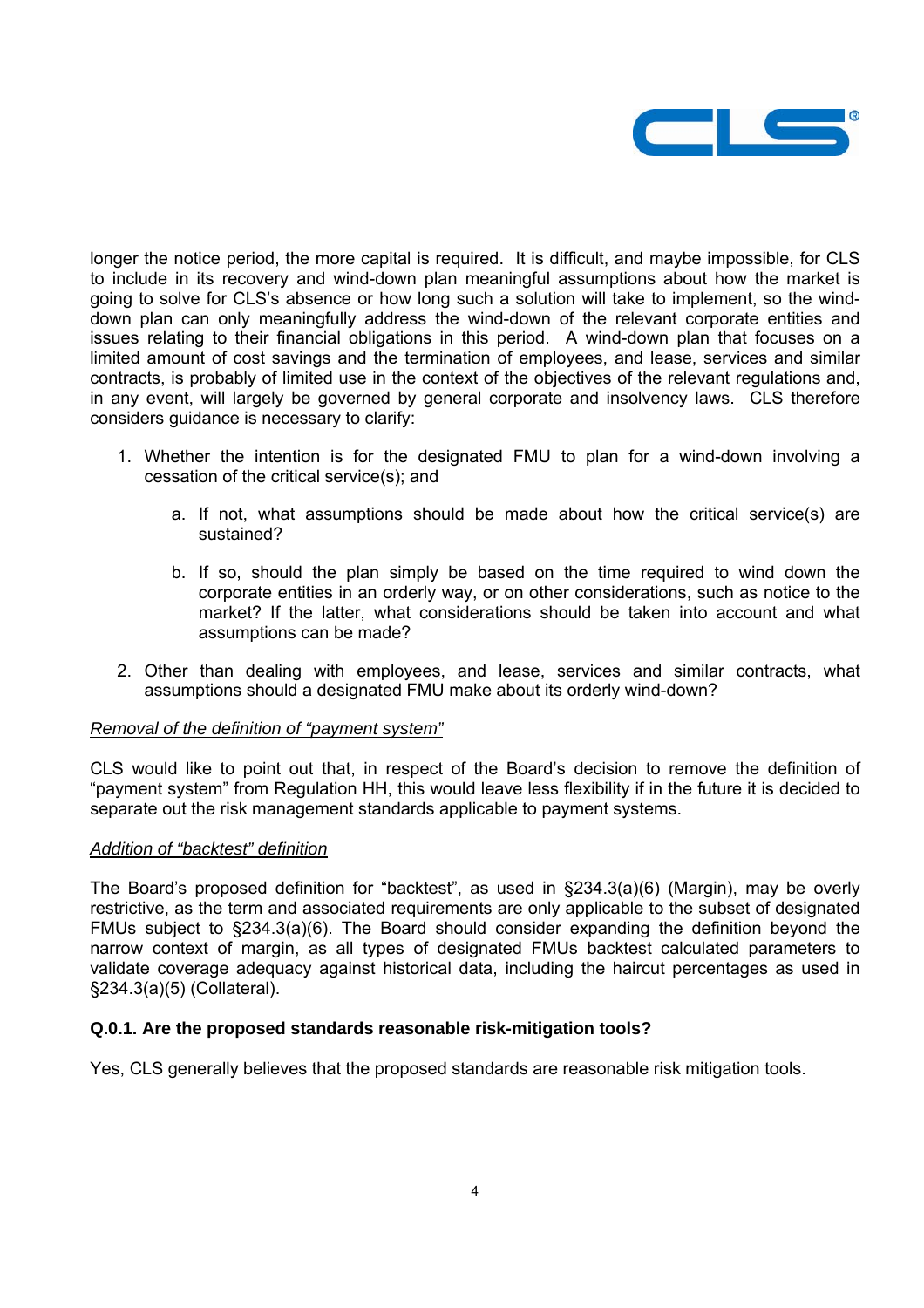

**Q.0.2. Is six months from publication of the final rules for designated FMUs to comply with the proposed requirements identified above (that is, proposed §§ 234.3(a)(3)(iii), (a)(4)(vi), (a)(7)(viii), (a)(15)(i)-(ii), (a)(19), and (a)(23)(iv)) [reasonable]? Should the Board propose alternative compliance dates for these or any other proposed requirements?** 

Yes, CLS believes that six months is reasonable.

**Q.0.3. What are the costs that are imposed by the proposed standards? Are there ways to meet the proposed standards other than those identified as examples in the discussion on each standard below?** 

The costs are potentially significant, in particular costs associated with a capital raise to align with enhanced regulatory standards, costs associated with increased staff for ongoing compliance with the proposed standards, and the monitoring and reporting procedures this entails. CLS also refers to its comments below in response to Question 17.2 regarding the costs involved in meeting the business continuity standards within the context of cybersecurity events.

### **Proposed §234.3(a)(2) (Governance)**

## **Q.2.1. Should the Board specify in the rule text "other relevant public interest considerations" for a specific type of or even for a particular designated FMU?**

No, CLS's view is that the examples given in §234.3(a)(2)(iii), in combination with the Board providing guidance, as needed, through the supervisory process, to assist a designated FMU in identifying other public interests that are relevant to its operations (as referred to in the commentary to §234.3(a)(2)), are sufficient and further specificity is not required.

## **Q.2.2 Should the Board set a specific minimum percentage of individuals on the board of directors that may not be executives, officers, or employees of the designated FMU or an affiliate of the designated FMU? Alternatively, should the standard set any requirements for the participation of outside directors (that is, directors who are not participants in or management of the designated FMU)?**

CLS believes that §234.3(a)(2)(iv)(D) is appropriate, and agrees that the board of directors of a designated FMU should include a majority of individuals who are not executives, officers or employees of the designated FMU or an affiliate of the designated FMU. However, the Board should not be too prescriptive in setting a particular percentage. A designated FMU should have a sufficient number of outside directors, in line with evolving industry best practices. Independent directors should chair board committees where possible.

### **Q.2.3 Should the Board require specifically that the chairman of the board of directors be (a) an individual who is not an executive, officer, or employee of the designated FMU or an**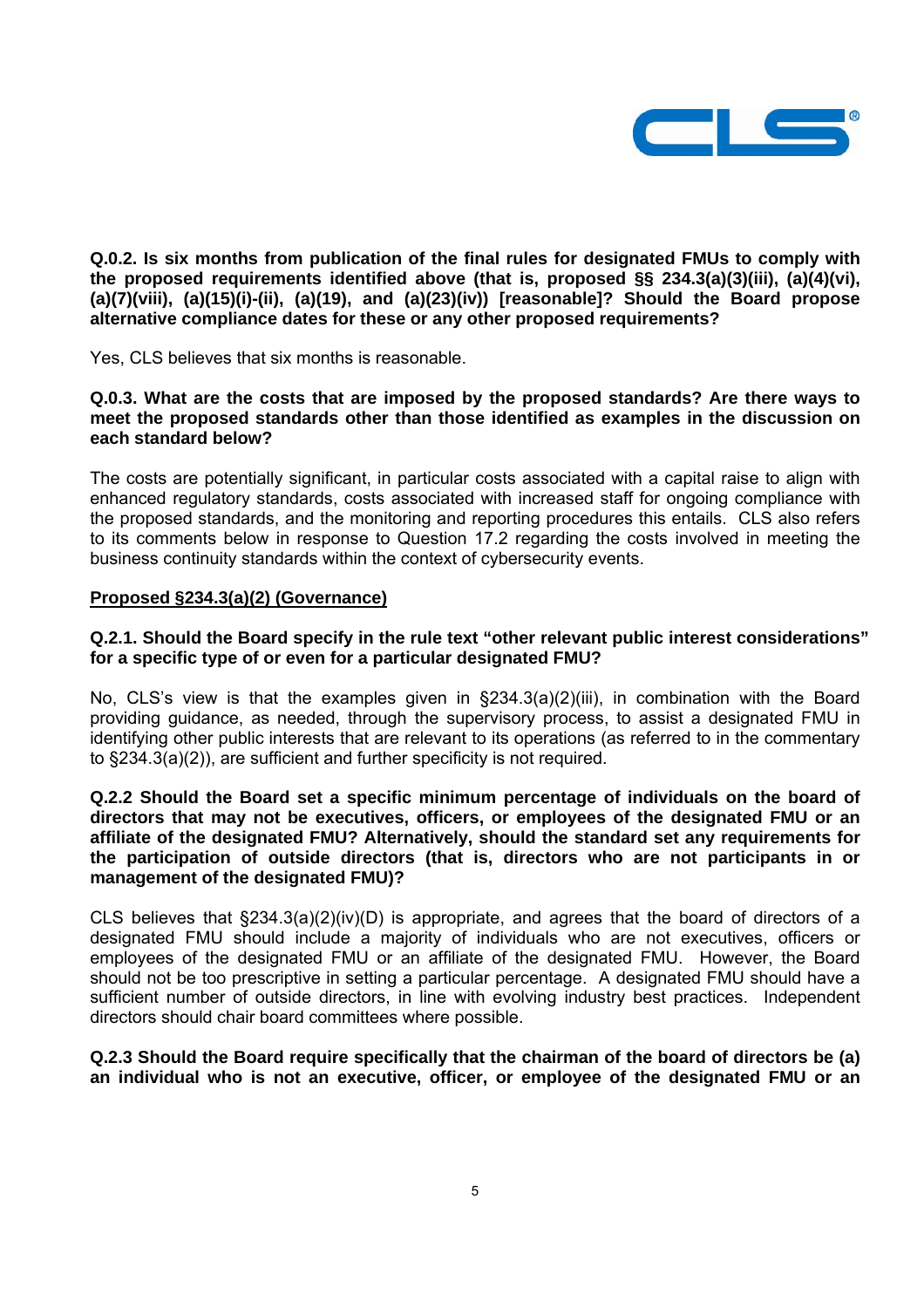

# **affiliate of the designated FMU or (b) a different individual than the designated FMU's chief executive officer?**

Yes. The chairman of the board of directors should be an independent director.

### **Q.2.4 Should there be a requirement for the regular reviews of the performance of the board of directors and its individual board members to include periodic independent assessments?**

Yes. CLS believes that it is good governance for an independent party to perform such reviews. The frequency, scope and specifics of the review, however, should be left to be determined by the designated FMU.

**Q.2.5 Should the designated FMU's board of directors be required to have a committee of the board of directors that only has audit responsibilities to which the audit function reports and a risk committee of the board of directors that only has risk-management responsibilities to which the risk-management function reports? Alternatively, should the designated FMU's audit and risk-management functions be required to report directly to the entire board of directors?** 

Yes, CLS believes that a designated FMU's board of directors should be required to have a committee of the board of directors that has audit responsibilities and to which the audit function reports, and a risk committee of the board of directors that has risk management responsibilities and to which the risk management function reports. However, in the case of risk management, the primary functional reporting line should be to the executive management of the designated FMU, whereas in the case of audit, the reporting line should be independent of executive management.

## **Q.2.6 What additional guidance should the Board provide to a designated FMU's board of directors in order to identify a "major decision" that must be disclosed to relevant stakeholders under the rule?**

CLS believes that  $\S 234.3(a)(2)(iv)(J)$ , which requires that a designated FMU's board of directors clearly disclose its major decisions to relevant stakeholders, is sufficient as drafted. The board of directors of the designated FMU should identify what constitutes a "major decision" that is to be disclosed to relevant stakeholders. Alternatively, to avoid ambiguity, the Board could consider providing non-exclusive examples of what does and does not constitute such a "major decision".

# **Proposed §234.3(a)(3) (Framework for the comprehensive management of risks)**

As to the requirement in §234.3(a)(3)(iii)(B) that a designated FMU's risk management framework include plans for the designated FMU's recovery or orderly wind-down that identify scenarios potentially preventing the designated FMU from being able to provide its critical operations and services as a going concern, CLS believes that such scenarios should contemplate *severe* idiosyncratic and systemic stress events that are not covered by business continuity planning or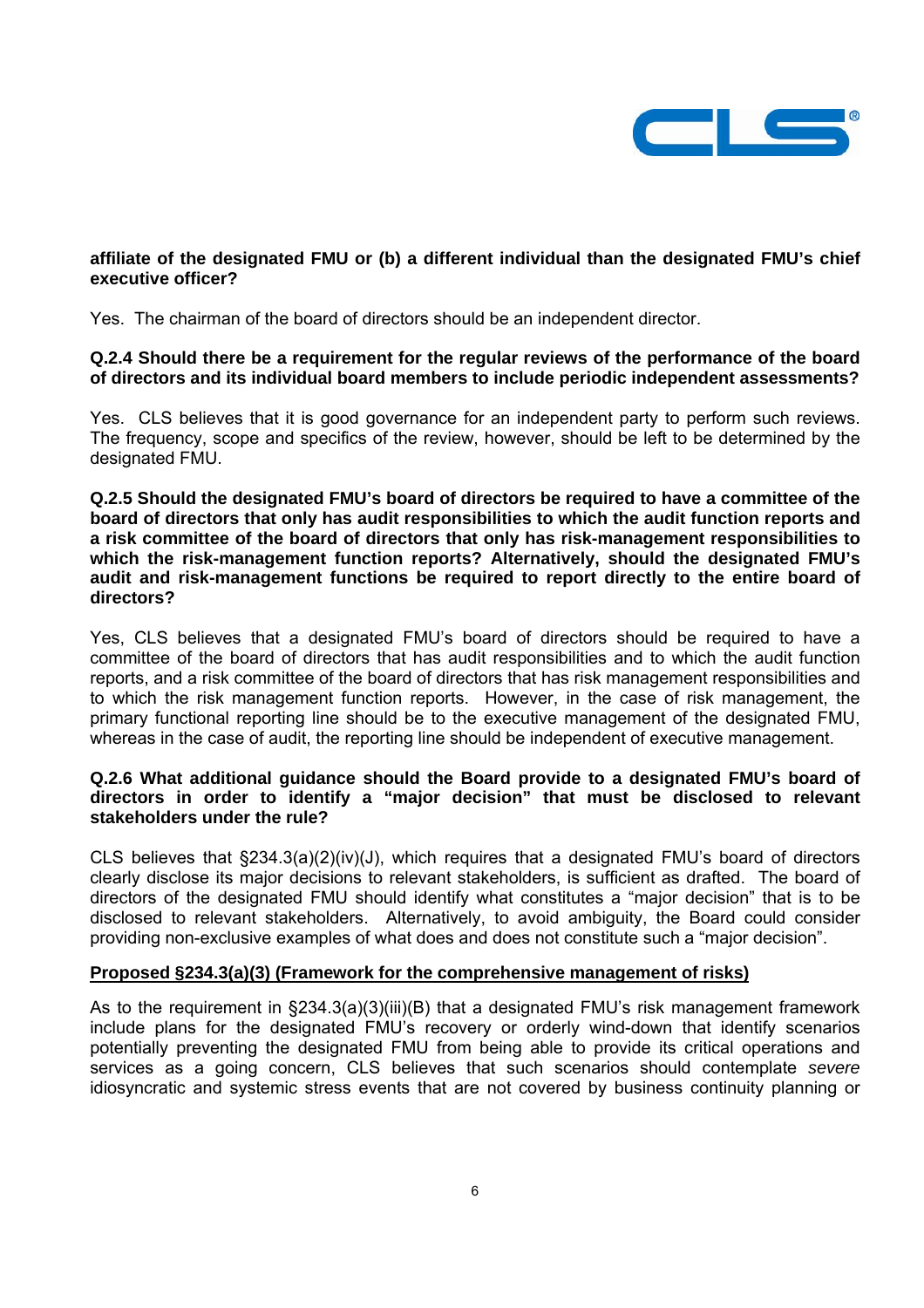

normal crisis or failure management tools. The scenarios should represent *extreme* conditions and align with the key risks to which the designated FMU is exposed that, if realized, could prevent the designated FMU from being able to provide its critical operations and services as a going concern. Each scenario should be distinct so that, to the extent possible, analysis related to each scenario is not duplicative.

Section 234.3(a)(3)(iii)(C) requires a designated FMU's risk management framework to include plans for the designated FMU's recovery or orderly wind-down that identify criteria that could trigger the implementation of the recovery or orderly wind-down plans. In this regard, CLS believes that once a service has been deemed "non-critical" by the designated FMU in its recovery or orderly wind-down plan, the designated FMU should have the discretion to exercise its own judgment as to whether or not it will continue such non-critical service, provided that the financial consequences are not material with respect to its ability to operate the critical service. Further, while CLS agrees that it is useful to identify criteria that could trigger the implementation of a recovery or orderly wind-down plan, ultimately the relevant facts and circumstances in a given situation should dictate whether it is appropriate to trigger the plan. This determination should ultimately be made by the designated FMU's management at the relevant time, based on its assessment of the situation at such time, working with its regulators and other stakeholders. Inflexible triggers, such as capital levels, may have adverse unintended consequences, such as precluding a designated FMU that has a viable recovery opportunity available to it from electing that alternative because it has hit a wind-down trigger.

CLS recognizes its own decision to commence a wind-down, for example, would be triggered at a point that cannot be defined solely in quantifiable (*i.e.*, monetary) terms, as the actual trigger would be the point at which CLS determines that there is no reasonable prospect of raising financing from its shareholders or third parties and/or its Members will not continue to participate in its service on a financially sustainable basis, in either such case to facilitate a recovery. A monetary threshold may be misleading in this context, because if CLS's shareholders have indicated a willingness to recapitalize, it would be inappropriate to trigger a wind-down of CLS's service.

The requirement in §234.3(a)(3)(iii)(D), that a designated FMU's risk management framework include rules, procedures, policies and any other tools that the designated FMU would use in a recovery or wind-down, addresses scenarios that may potentially prevent a designated FMU from being able to provide its critical operations and services as a going concern. CLS would like to highlight that, while some tools, such as loss allocation, may be relatively prescriptive, the application of certain other tools, such as expense reduction or refinancing, will be heavily reliant on the facts and circumstances at the time of distress and therefore may not fit well into a designated FMU's "rules, policies and procedures".

As to the requirement in §234.3(a)(3)(iii)(F) that a designated FMU's plans for its recovery or orderly wind-down include procedures for informing the Board, as soon as practicable, if the designated FMU is considering initiating its recovery or orderly wind-down plan, CLS points out that some tools,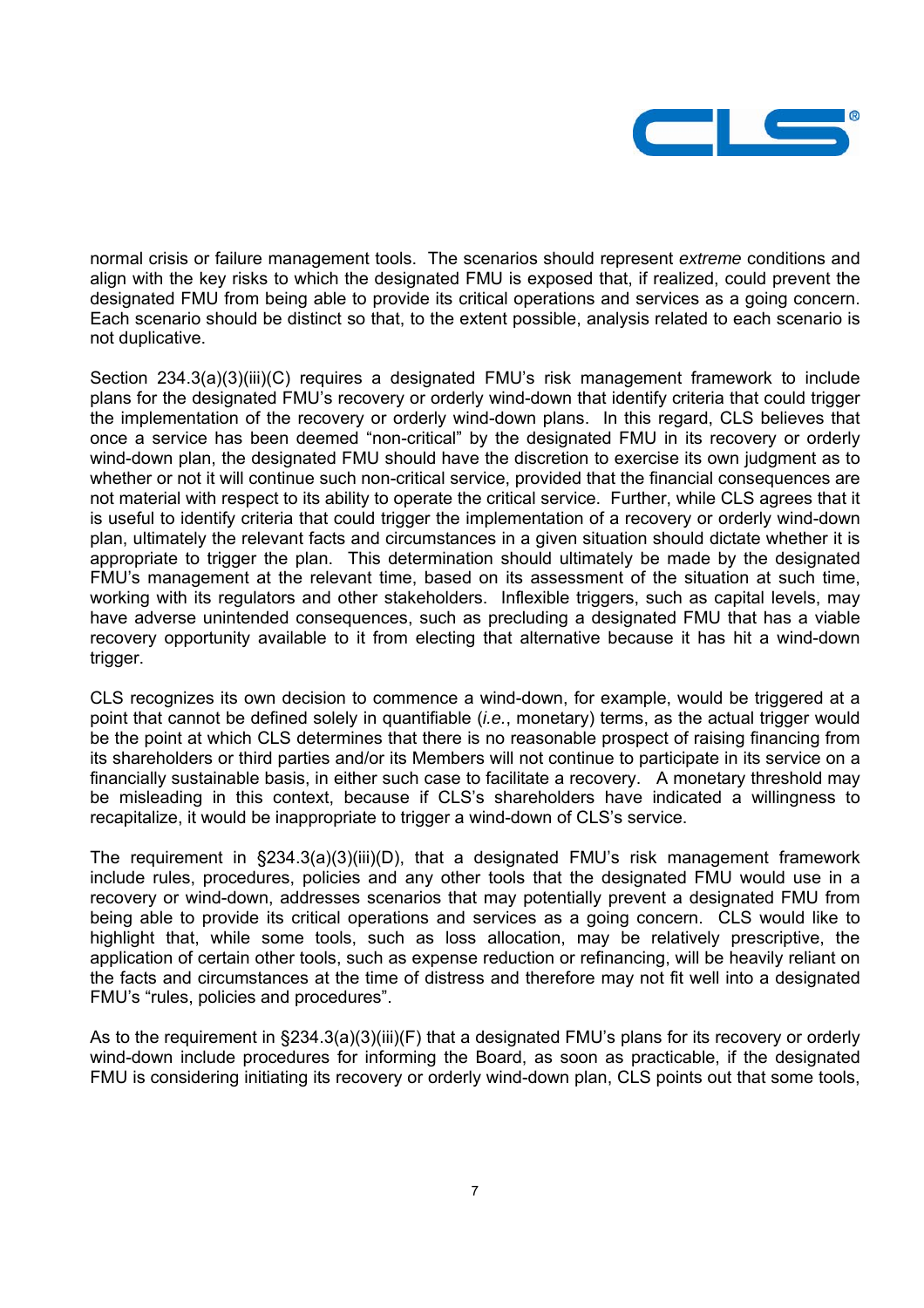

such as loss allocation, will be triggered automatically pursuant to *ex ante* agreements. With respect to such tools, while the Board would be informed of their use as soon as practicable, this notification may be contemporaneous with or *after* their use (regulators would, of course, have had access to the *ex ante* agreements). Other tools that are more discretionary in nature, such as expense reductions, may also be used in the ordinary course of business as part of prudent management.

As a general comment to the requirement that a designated FMU's risk management framework include plans for the designated FMU's recovery or orderly wind-down, CLS believes that a designated FMU's regulator should have the discretion to determine whether a recovery plan *and* an orderly wind-down plan is required for a particular designated FMU, as well as the scope of any such recovery and/or orderly wind-down plan(s).

**Q.3.1 Should an annual or longer minimum frequency be established for the proposed "periodic review" of the designated FMU's comprehensive risk-management framework? Commenters should discuss the anticipated costs or benefits of any suggested minimum frequency. Alternatively, should individual minimum frequencies be established for each particular designated FMU, given the design or type of designated FMU?** 

CLS believes the Board should not be overly prescriptive with respect to §234.3(a)(3), which requires a designated FMU to review its comprehensive risk-management framework periodically. A designated FMU is required to have formal governance processes under §234.3(a)(2), including definite review frequencies for all risk framework components. The Proposed Rules also define standards for models in multiple sections, including daily, monthly, and annual validation and testing requirements. General standards for review frequencies across all elements of a comprehensive risk-management framework under §234.3(a)(3) may be duplicative and potentially contradict other proposed standards.

With respect to the recovery or orderly wind-down element of a designated FMU's risk management framework, because *ex ante* agreements with relevant stakeholders are central to a designated FMU's recovery or orderly wind-down plans, and these agreements take time to amend or to draft, negotiate and discuss with stakeholders and regulators, "periodic reviews" of plans with respect to recovery or orderly wind-down should be undertaken no more frequently than every other year, assuming there is no interim material change in the designated FMU's risk exposure. Furthermore, CLS takes the view that it is appropriate for the update of recovery or orderly wind-down plans, as required by §234.3(a)(3)(iii), to occur every other year, as this would align such review with the public disclosure mandated by §234.3(23)(v).

# **Proposed §234.3(a)(4) (Credit risk)**

Given that the particular circumstances will dictate how a designated FMU manages replenishing any financial resources that it may employ in a stress scenario, CLS believes that the Board should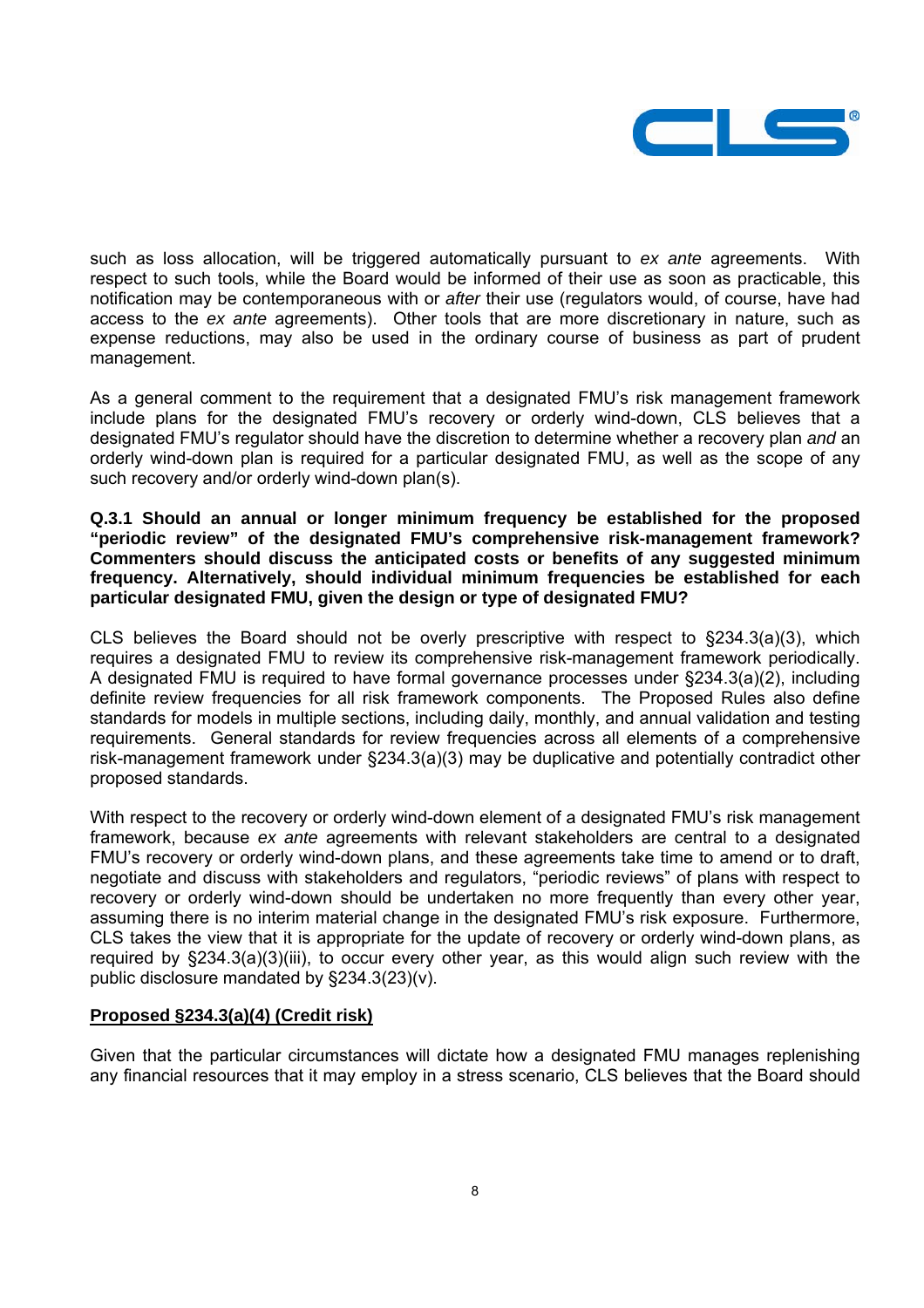

allow for some flexibility in §234.3(a)(4)(vi)(B), which requires a designated FMU to establish explicit rules and procedures in this regard. CLS suggests that the language in §234.3(a)(4)(vi)(B) be revised as follows:

"[*Establishes rules and procedures that] describe generally the designated financial market utility's process to replenish any financial resources that the designated financial market utility may employ during a stress event, including a participant default, which may vary depending on the circumstances of the stress event*."

### **Proposed §234.3(a)(7) (Liquidity risk)**

With respect to the standards proposed in §234.3(a)(7), CLS believes that further clarity is required. A designated FMU can test its assumptions using models, but should not conduct tests that involve use of participant funds (other than in *de minimis* amounts). CLS suggests that in respect of the required testing, it be made clear that such testing should not be done in a way which causes disruption to the designated FMU's members and participants. Furthermore, a designated FMU cannot test scenarios that are heavily reliant upon specific facts and circumstances, such as all business risk scenarios.

CLS would like to note that further clarity is warranted with respect to §234.3(a)(7)(ii), which requires a designated FMU to maintain sufficient liquid resources in all relevant currencies to effect sameday and, where applicable, intraday and multiday settlement of payment obligations with a high degree of confidence under a wide range of significantly different potential stress scenarios that includes the default of the participant and its affiliates that would generate the largest aggregate liquidity obligation for the designated FMU. The Board should consider that a designated FMU may not have the authority to demand detailed information on participants' affiliates, particularly for affiliates in peripheral lines of business. The scope with respect to affiliates should be clarified or removed.

Further clarity is also requested with respect to §234.3(a)(7)(iv), which requires a designated FMU to evaluate and confirm, at least annually, whether its providers of committed arrangements have sufficient information to understand and manage the provider's associated liquidity risks, and that the provider has the capacity to perform as required under this commitment, as well as with respect to §234.3(a)(7)(v), which requires a designated FMU to maintain and test its procedures and operational capacity for accessing each type of liquid resource at least annually. As noted above, required testing should not cause disruption to the designated FMU's members and participants, or to the broader financial markets.

Section 234.3(a)(7)(vi)(B) requires a designated FMU to conduct a comprehensive and thorough analysis of its existing stress scenarios, models, and underlying parameters and assumptions on at least a monthly basis (and more frequently when products cleared or markets served experience high volatility or become less liquid, or when the size or concentration of positions held by the designated FMU's participants increases significantly). CLS suggests generalizing the proposed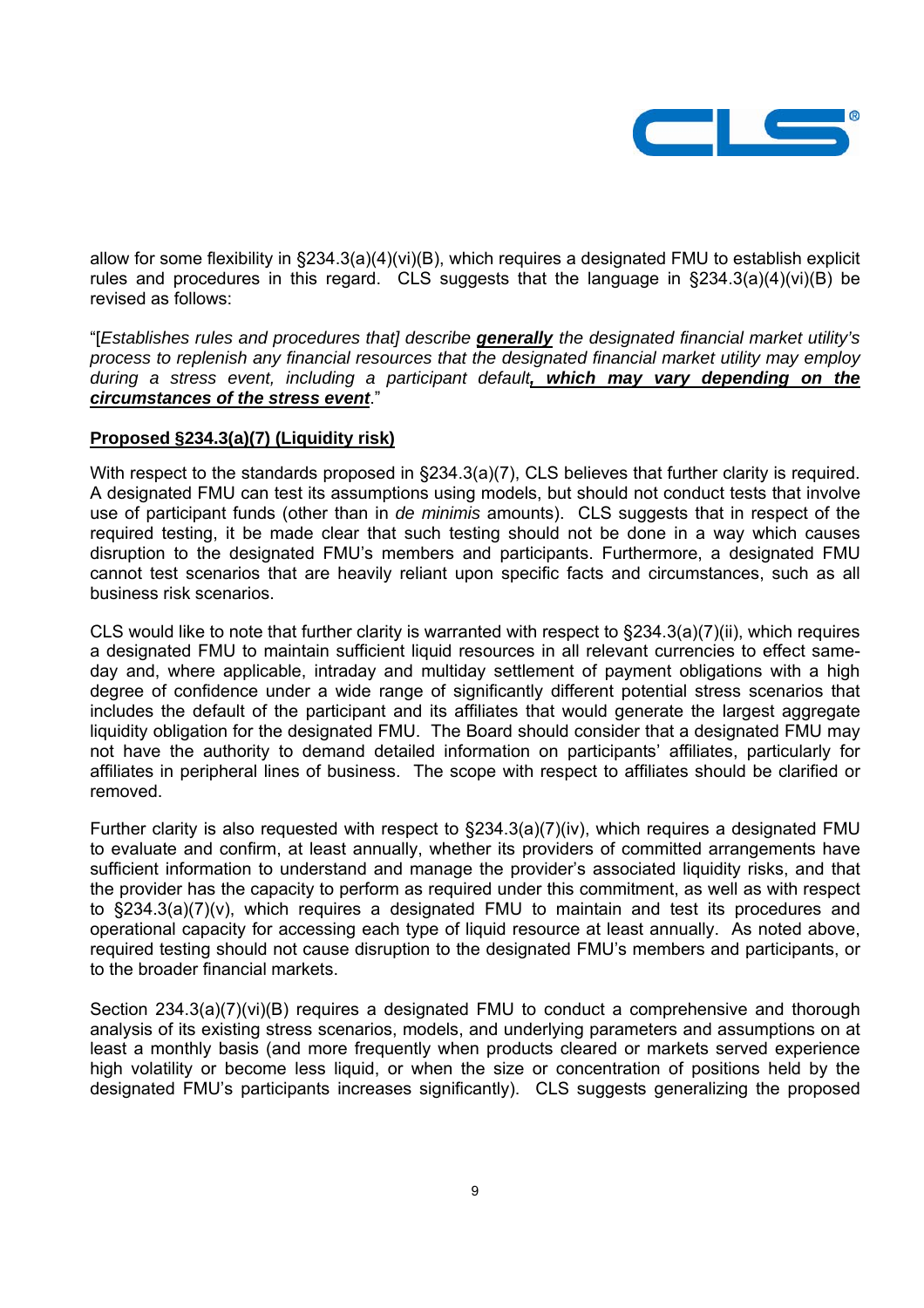

standard. However, as the monthly review requirement may not be appropriate for all models or all types of designated FMUs, the Board should not be overly prescriptive with respect to these standards.

### **Proposed §234.3(a)(13) (Participant default)**

As to §234.3(a)(13), which requires a designated FMU to test and review its default procedures, including any close-out procedures, at least annually or following material changes to the rules and procedures, CLS believes clarification is needed with respect to the testing requirements, as noted above. The scale and extent of the required testing should not be so significant as to cause disruption to the designated FMU's members and participants, or to the broader financial markets. A designated FMU can test its assumptions using models or by conducting periodic simulations in its systems, but the scale and extent of the required testing should not require the use of participant funds (other than *de minimis* amounts) or unnecessarily stress the designated FMU's critical service(s).

### **Proposed §234.3(a)(15) (General business risk)**

Section 234.3(a)(15)(ii) requires that a designated FMU, in addition to holding financial resources required to manage credit risk and liquidity risk, maintain a viable plan (approved by the board of directors and updated at least annually) for raising additional equity before the designated FMU's equity falls below an amount that is at all times sufficient to ensure a recovery or orderly wind-down of the designated FMU's critical operations and services.

CLS agrees that it is important for a designated FMU to monitor and manage its general business risk. However, CLS notes that if a designated FMU, or the market as a whole, experiences distress or sudden losses, the designated FMU may face considerable challenges in its efforts to raise additional capital. Even *ex ante* agreements to provide capital (debt or equity) typically provide, as a prerequisite, that the recipient's business is stable. It would be very difficult to raise capital in a stress situation and, furthermore, shareholders would not be predisposed to making binding precommitments of further capital beyond the investments they have already made. Accordingly, *ex ante* agreements to provide capital cannot be considered a reliable recovery tool and do not alleviate the concern that parties may refuse to provide funding to a distressed designated FMU where they have no unconditional legal obligation to do so.

Instead of requiring that the designated FMU maintain a viable capital raise plan, CLS takes the view that the designated FMU should seek to ensure at all times that all regulatory capital and liquidity requirements are met and will, if necessary, increase capital and/or liquidity if any shortfalls occur or are projected to occur. This would include a refinancing plan in the form of a loan from one member or a consortium of members in order to maintain operations and liquidity while business activity is stabilized and an orderly equity recapitalization can be executed. The capital and liquidity levels should be routinely reviewed and monitored, and reported to the designated FMU's board of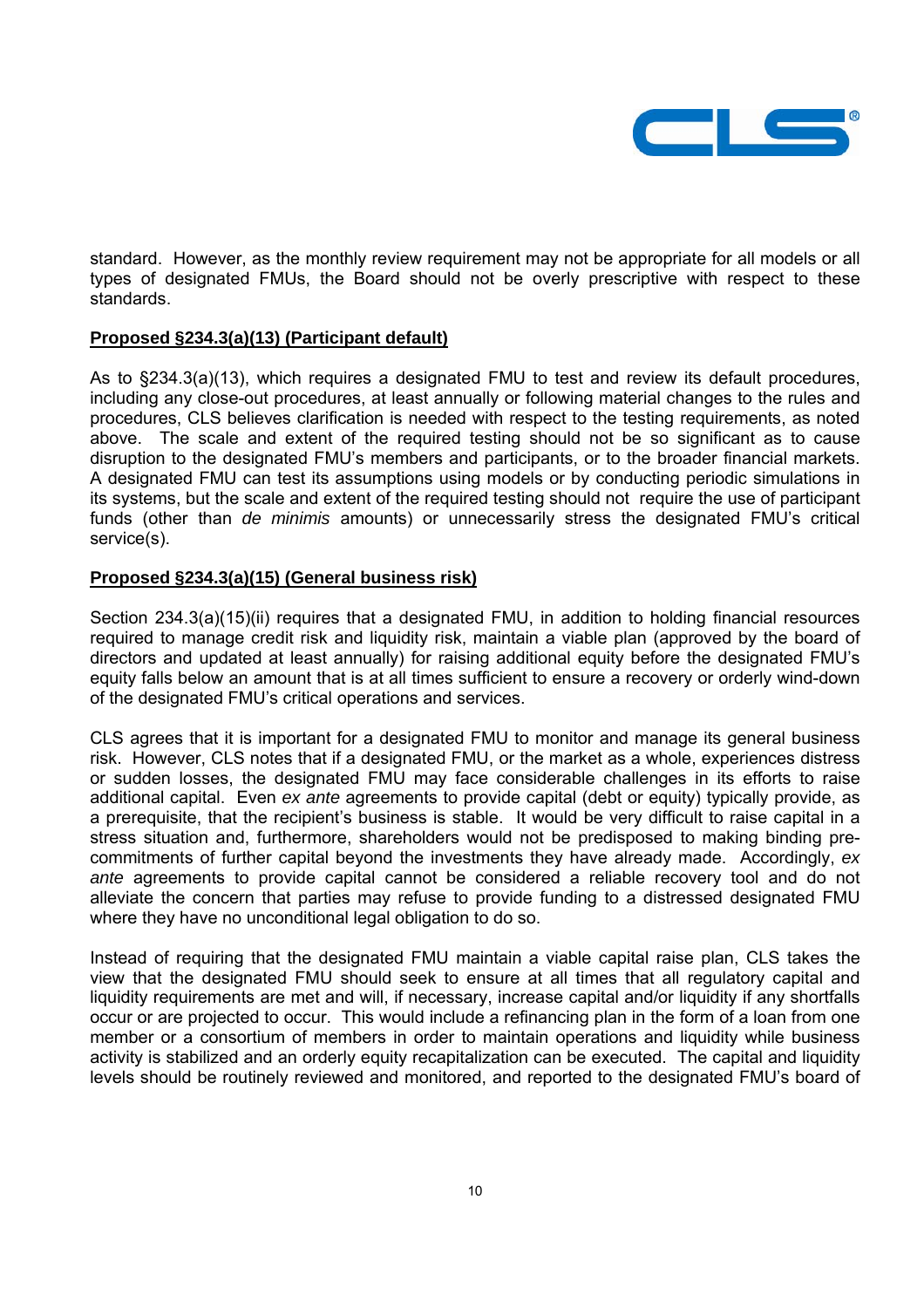

directors on an historical and current actuals basis plus on a forecast basis over the short and medium-to-longer term horizons.

#### **Q.15.1 Should the Board set a minimum amount of liquid net assets funded by equity that is different from the six-month minimum international standard, such as three or nine months of current operating expenses? Should the Board set the requirement based on the risk profile of the designated FMU? If so, what factors should the Board consider and what would be the effects of such an approach?**

CLS believes six months should be a guide. The designated FMU should be able to use the capital cushion if necessary and, if it drops below the six-month minimum, the designated FMU should be given sufficient time to replenish its capital cushion. In setting a minimum amount of liquid net assets funded by equity, the Board should consider the designated FMU's business activity, its cost and revenue profile, as well as the specific timeframe assessed by the individual designated FMU to execute its own wind-down. The longer the notice period the designated FMU is required to comply with to wind down, the more capital is required by the designated FMU.

**Q.15.2 Should the Board require a designated FMU that is part of a larger legal entity to take into account, when calculating the cost to implement its recovery or orderly wind-down plans, recovery or wind-down scenarios in which other business lines in the legal entity or the legal entity itself may also face an adverse business environment? To prepare for such scenarios, should the designated FMU include in its calculation of recovery or wind-down costs more than its normal business share of any shared support and overhead costs?** 

Yes, a designated FMU should factor into its recovery or orderly wind-down plan scenarios and cost calculations any adverse environment that may be faced by the other business lines within the legal entity, or by the legal entity itself.

**Q.15.3 For designated FMUs that are part of a larger legal entity, the Board considered the alternative of requiring the designated FMU to hold liquid net assets funded by equity that are specific to the FMU itself to meet the requirement, but believes that it would likely be difficult to implement in practice. Are there any reasonable methodologies for determining which of the liquid net assets and equity held at the legal entity level belong to a particular business line?** 

It is difficult to determine the capital specific to a designated FMU when the designated FMU is part of a larger legal entity. Also, in insolvency it may not be possible to ring-fence assets within a legal entity; hence, considering a designated FMU to be separately capitalized when that capital is subject to risks within the entity as a whole, may be misleading. The designated FMU should consider a separate legal entity for the designated FMU's activities.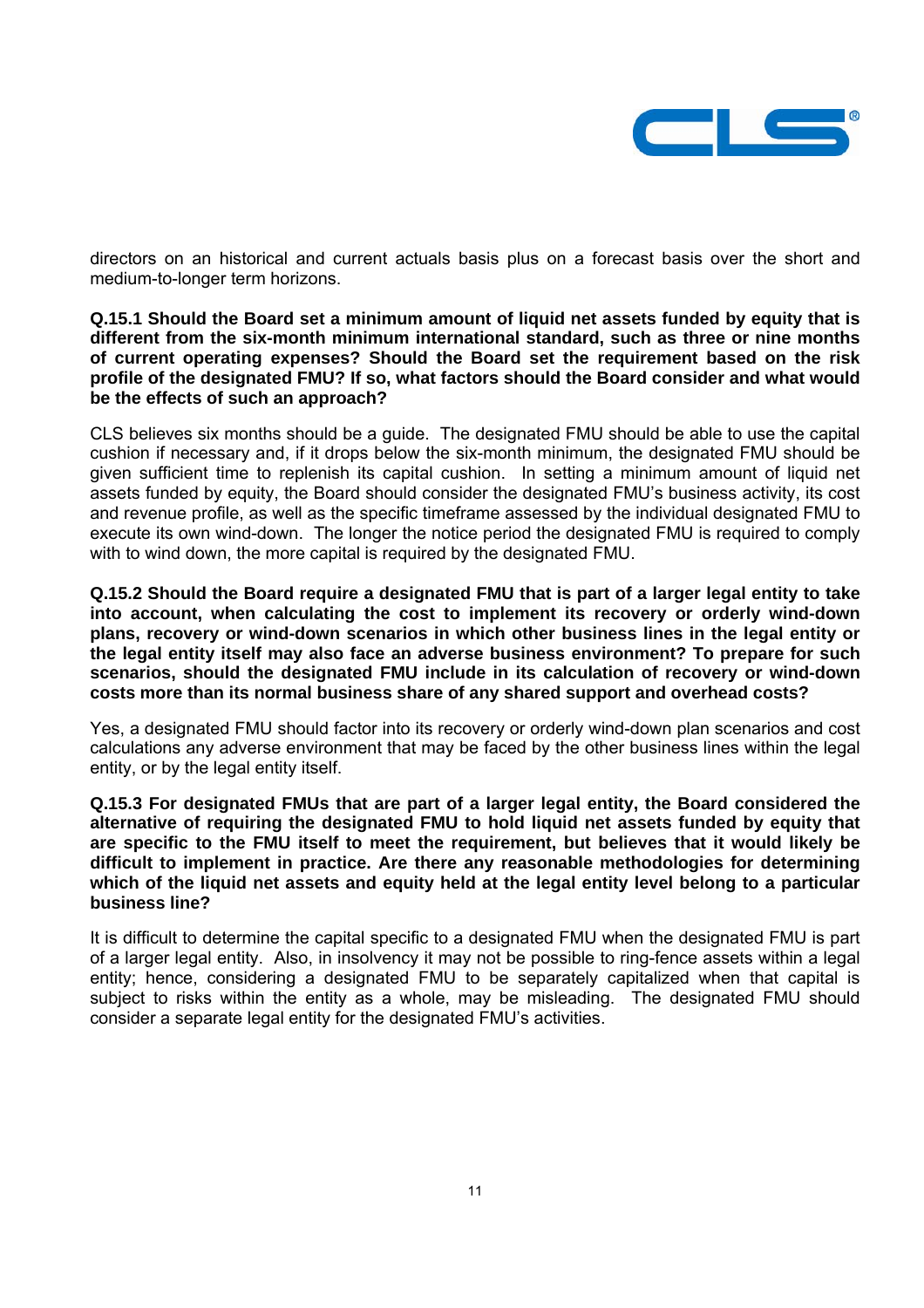

### **Proposed §234.3(a)(17) (Operational risk)**

CLS certainly considers cyberattack scenarios in its business continuity planning. However, CLS agrees with the Board that, as noted in the commentary to the Proposed Rules, in the near term meeting the requirement in §234.3(a)(17)(vii)(B) to be prepared for a two-hour recovery time could present significant challenges for a designated FMU in the case of certain extreme but plausible cyberattack scenarios, particularly if such cyberattacks are widespread. CLS supports the Board addressing with designated FMUs through the supervisory process reasonable approaches to cyberattacks within the context of the evolving risk and technological environment.

### **Q.17.1 What types of changes to a designated FMU's current systems, policies, procedures, and controls will be necessary to reasonably ensure that its critical information technology systems can recover and resume operations no later than two hours following disruptive events caused by cyberattacks?**

Depending on the exact nature of the potential disruptive event being prepared for, implementing sufficient systems, policies, procedures, and controls to reasonably ensure a designated FMU's critical information technology systems can recover and resume operations no later than two hours following a cyberattack could take considerable effort. Substantial changes to a designated FMU's production infrastructure to speed total recovery to within stated recovery time objectives would be required, potentially including further replication of already replicated and redundant resources.

### **Q.17.2 What are reasonable estimates of the costs and other challenges associated with these changes?**

The costs of such changes could be significant, including the costs associated with creating additional replicas of existing production infrastructure and systems.

# **Proposed §234.3(a)(19) (Tiered participation arrangements)**

# **Q.19.1 What, if any, risks do tiered participation arrangements pose to a payment system? How would a payment system assess these risks?**

CLS supports the view that a designated FMU needs to understand the risks associated with the relationships between direct participants and their customers (indirect participants), in order to be able to understand and assess what risks, if any, the tiered arrangements may present to the designated FMU, its system/service and other participants. However, CLS does not maintain a legal contractual relationship with third-party users of the CLS settlement service, which limits CLS's influence on the commercial relationships between such third parties and the CLS Members that provide them with third-party services.

CLS believes that a designated FMU's responsibility should be to ensure that its direct participants have sufficient information from the designated FMU to assess their relationships with their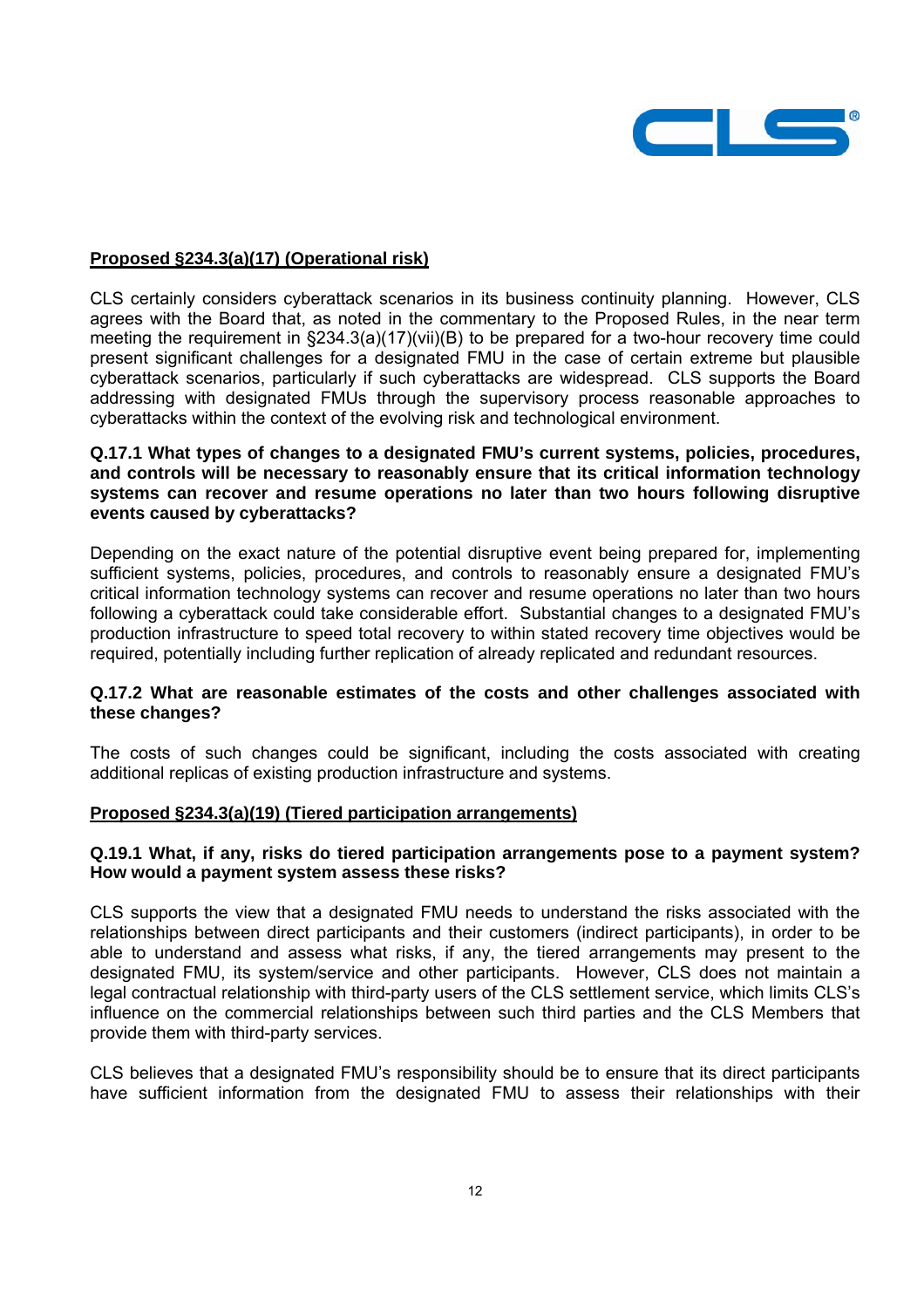

customers and evaluate the risks presented by the relationship in the context of the participants' overall risk management policies and procedures. A designated FMU may not have sufficient information about a relationship, and should not be required to prescribe and apply (and to assess compliance against) requirements regarding a direct participant's management of its relationship with its customers. The direct participant's regulator or supervisor is better situated to do this and could facilitate detailed and focused discussions with participants (both direct and indirect) regarding their participation in a designated FMU. This discourse could be a part of such supervisors' regular supervision of such participants in their jurisdictions. Such an effort would complement the efforts of the designated FMU in providing participants with sufficient information to understand and manage their risks with respect to participation in the designated FMU.

### **Q.19.2 What types of information would be helpful to assess the risks posed by indirect participants to a designated FMU? Is it feasible for a payment system to collect this information?**

CLS does not maintain a legal contractual relationship with third party users of the CLS settlement service, which limits its influence on the commercial relationships between such third parties and the CLS Members that provide them with third party services. However, to guide participants' understanding and facilitate the assessment of risks related to tiered participation, CLS has developed Third Party Best Practices based on bilateral and multilateral discussions with CLS Members, third parties, regulators, and CLS executive management. CLS believes that systemic risk is reduced if large financial institutions settle payment instructions as CLS Members, and therefore the Third Party Best Practices include a risk-based recommendation for the conversion of large third-party users of the CLS settlement service to CLS Members. The Third Party Best Practices are publicly available on the CLS corporate website.

## **Q.19.3 How, if at all, should the Board define the threshold for identifying indirect participants responsible for a significant proportion of transactions processed by the designated FMU?**

CLS has determined its own triggers, but these may not be relevant or appropriate for any other designated FMUs. CLS's view is that the Board should not be too prescriptive in defining a standard threshold, as thresholds and appropriate tolerances may vary across individual designated FMUs.

## **Q.19.4 How, if at all, should the Board define the threshold for identifying indirect participants whose transaction volumes or values are large relative to the capacity of the direct participants through which the indirect participants access the designated FMU?**

CLS has determined its own triggers, but it should be up to individual designated FMUs, in light of their business models, to identify appropriate thresholds for them. CLS's view is that the Board